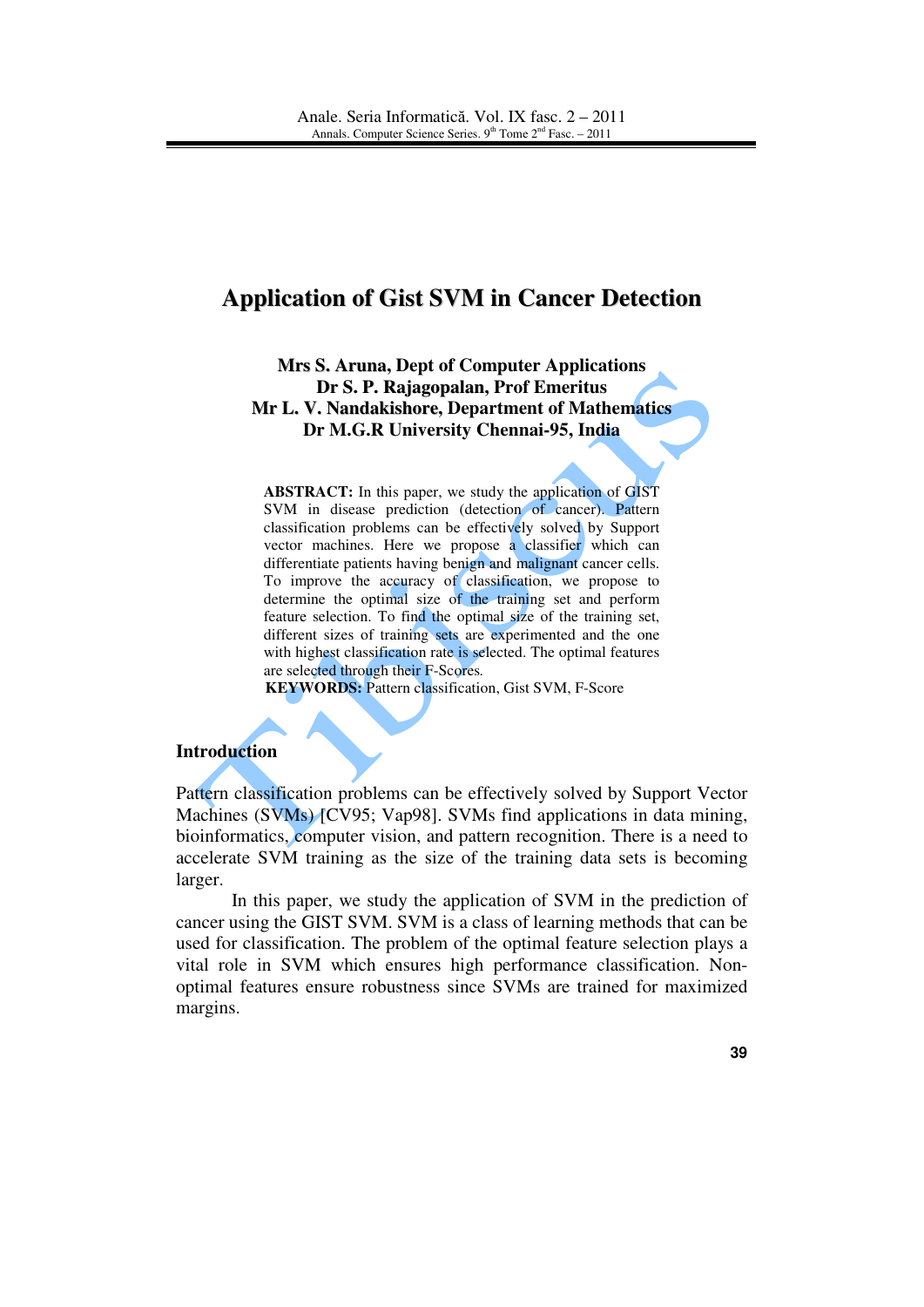This paper is structured as follows. Section 1 gives a brief introduction to SVM classifier and the f-score method used for feature selection, In Section 2, we discuss the results obtained and concluding remarks are given in Section 3 to address further research issues.

# **1. Materials and Methods**

### **1.1. Support Vector Machines**

Support vector machines are a set of related supervised learning methods used for classification and regression. Linear classification when used for classification, the SVM algorithm creates a hyper plane that separates the data into two classes with the maximum-margin. Fig. 1 shows the SVM classifier with hyper plane. Given training examples labeled either "yes" or "no", a maximum-margin hyper plane is identified which splits the "yes" from the "no" training examples, such that the distance between the hyper plane and the closest examples (the margin) is maximized.



**Figure 1. SVM classifier**

The use of the maximum-margin hyper plane is motivated by Vapnik Chervonenkis theory, which provides a probabilistic test error bound that is minimized when the margin is maximized.

The parameters of the maximum-margin hyper plane are derived by solving a quadratic programming (QP) optimization problem. There exist several specialized algorithms for quickly solving the QP problem that arises from SVMs.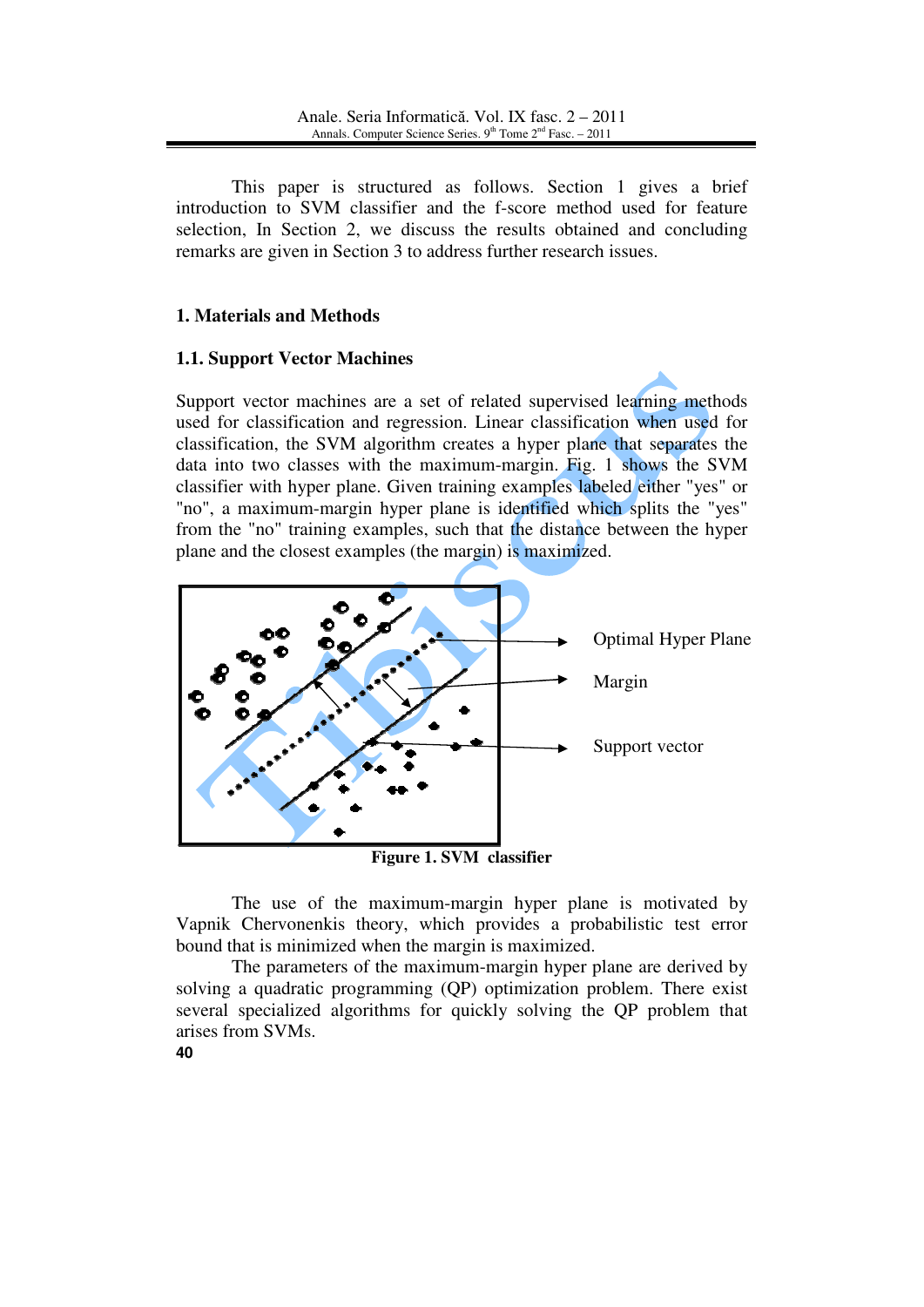In training SVMs, the decision boundaries are determined directly from the training data so that the generalization ability is maximized. Therefore, the generalization ability of the SVM is quite different from those of other classifiers, especially when the number of training data is small. Here we propose to use Gist (http://svm.sdsc.edu) to perform all the training and testing. Gist is an implementation of the SVM algorithm.

To apply SVM in training and testing the practical data sets, one has to determine the size of the training set and the optimal features. We attempt to find the optimum size for the training set and the test set because the time complexity of training an SVM is in the order of  $n^2$ , where *n* is the number of training samples [Pla98; Joa98].

We used Wisconsin breast cancer (WBC) dataset which has 699 instances (Benign: 458 Malignant: 241) of which 16 instances has missing attribute values removing that we have 683 instances of which 444 benign and 239 are malignant. This breast cancer database was obtained from the University of Wisconsin Hospitals, Madison from Dr. William H.Wolberg available in UCI Machine learning depository http://archive.ics.uci.edu/ml).

Features are computed from a digitized image of a Fine Needle Aspiration (FNA). The feature extraction process is performed as follows: An FNA is taken from the breast mass. This material is then mounted on a microscope slide and stained to highlight the cellular nuclei. A portion of the slide in which the cells are well differentiated is then scanned using a digital camera and a frame-grabber board and identified nine visually assessed characteristics of an FNA sample, which he considered relevant to diagnosis. The resulting data set is well-known as the Wisconsin Breast Cancer Data.

Most breast cancers are detected by the patient as a lump in the breast. The majority of breast lumps are benign so it is the physician's responsibility to diagnose breast cancer, that is, to distinguish benign lumps from malignant ones. There are three available methods for diagnosing breast cancer: Mammography, FNA (with visual interpretation) and surgical biopsy. The reported sensitivity (i.e., ability to correctly diagnose cancer when the disease is present) of Mammography varies from 68% to 79%, of FNA with visual interpretation from 65% to 98%, and of surgical biopsy close to 100%. Therefore, mammography lacks sensitivity, FNA sensitivity varies widely, and surgical biopsy, although accurate, is invasive, time consuming, and costly. The goal of the diagnostic aspect of this research is to develop a relatively objective system.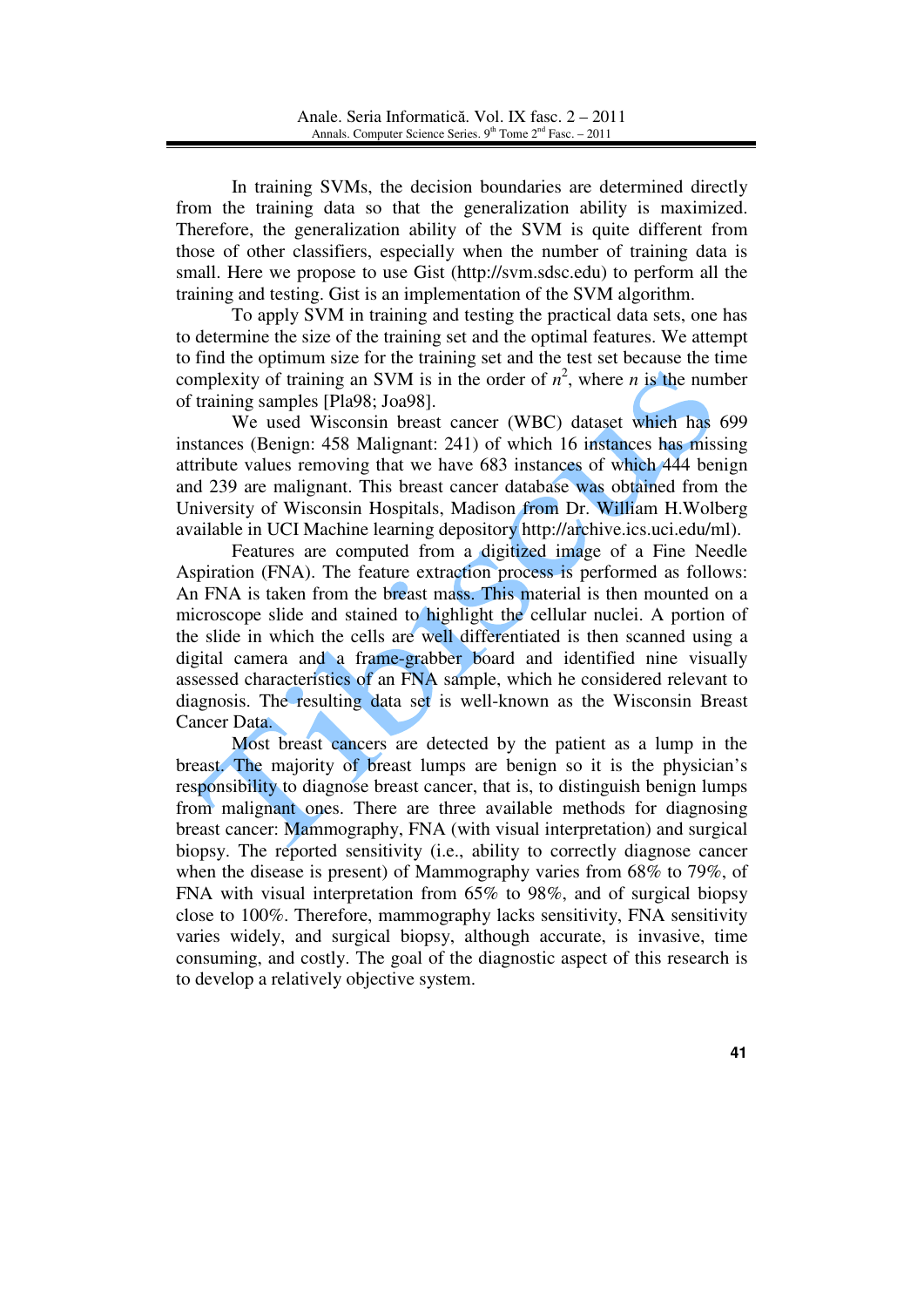| Table 1. The description about the attributes of the dataset |                             |                                 |  |  |
|--------------------------------------------------------------|-----------------------------|---------------------------------|--|--|
| N <sub>0</sub>                                               | <b>Attribute</b>            | Domain                          |  |  |
| 1.                                                           | Sample code number          | Id-number                       |  |  |
| 2.                                                           | Clump thickness             | $1 - 10$                        |  |  |
| 3.                                                           | Uniformity of cell size     | $1-10$                          |  |  |
| 4.                                                           | Uniformity of cell shape    | $1-10$                          |  |  |
| 5.                                                           | <b>Marginal Adhesion</b>    | $1 - 10$                        |  |  |
| 6.                                                           | Single Epithelial cell size | $1-10$                          |  |  |
| 7.                                                           | <b>Bare Nuclei</b>          | $1 - 10$                        |  |  |
| 8.                                                           | <b>Bland Chromatin</b>      | $1 - 10$                        |  |  |
| 9.                                                           | Normal Nucleoli             | $1 - 10$                        |  |  |
| 10.                                                          | <b>Mitoses</b>              | $1 - 10$                        |  |  |
| 11.                                                          | Class                       | (2 for benign, 4 for malignant) |  |  |

Anale. Seria Informatică. Vol. IX fasc. 2 – 2011 Annals. Computer Science Series.  $9<sup>th</sup>$  Tome  $2<sup>nd</sup>$  Fasc. – 2011

A crucial and important requirement of SVMs is the problem of the optimal feature selection. The optimal selection of features is important in realizing high performance classification. Because SVMs are trained so that the margins are maximized, they are said to be robust for non-optimal features. Moreover, there are 9 features [2 to 10 in Table 1] related to the disease, and not all of these are useful for the task of disease prediction. Therefore some extra selection process has to be carried out so as to narrow down the set of features and get a better prediction rate. Feature selection plays an important role in building classification systems [LLW02]. It not only reduces the dimension of data, but also lowers the computation costs and gains a good classification performance. F-score method is used to select the features

# **1.2. The F-score Method**

The F-score is used to measure the discrimination of two sets of real numbers [Ak09]. Given training vectors  $x_k$ ;  $k = 1$ ; 2; \_ \_ \_; 1, and the number of positive and negative instances are  $n_+$  and n respectively, then the F-score of the i*th* feature is defined as:

$$
F_t = \frac{(\overline{x_i}^{(+)}-\overline{x}_i)^2 + (\overline{x_i}^{(-)}-\overline{x}_i)^2}{\frac{1}{(n_+-1)}\sum_{k=1}^{n_+} (x_{ki}^{(+)}-\overline{x_i}^{(+)})^2 + \frac{1}{(n_--1)}\sum_{k=1}^{n_-} (x_{ki}^{(-)}-\overline{x_i}^{(-)})^2}
$$
(1)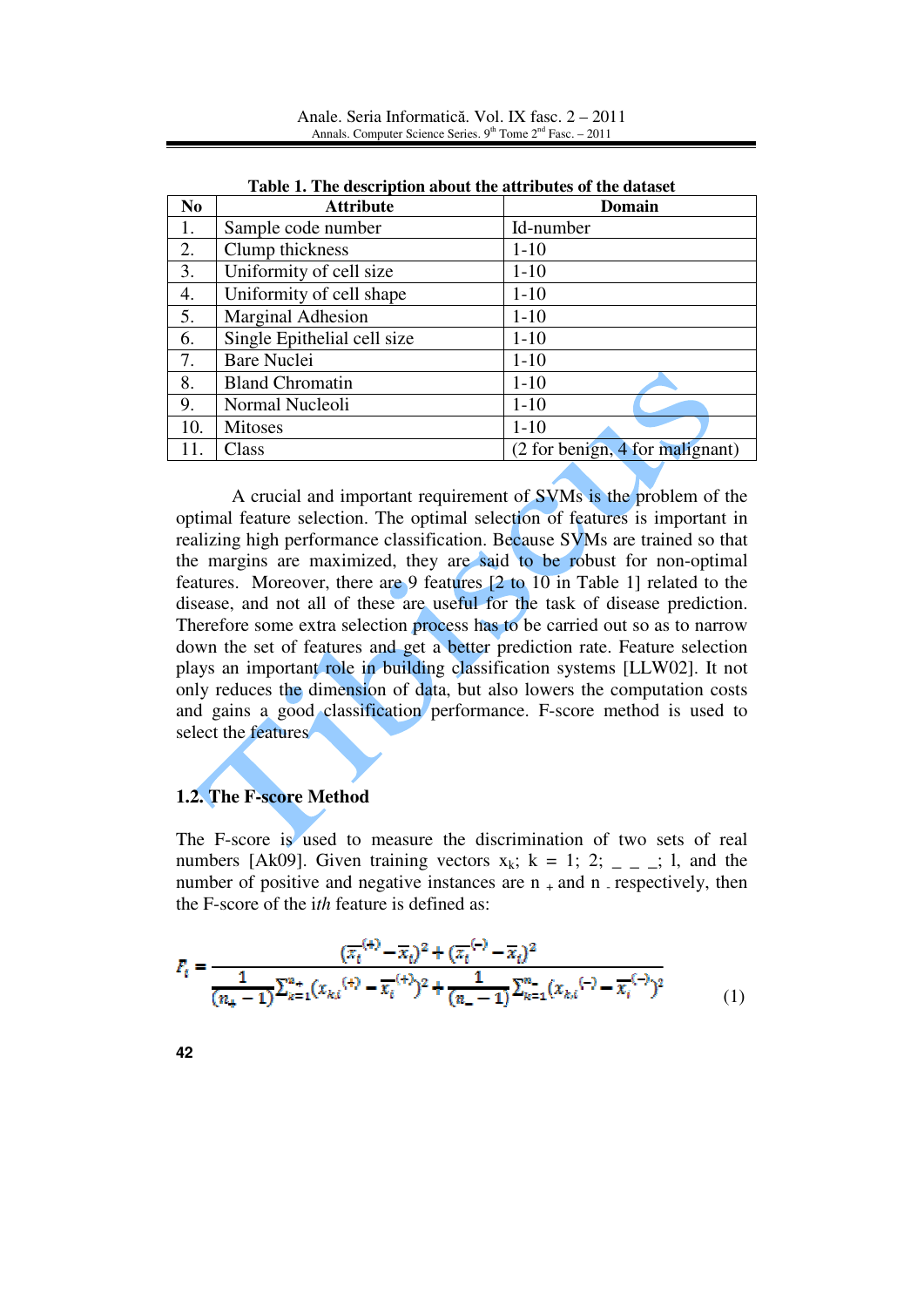where  $\overline{x}_i$ ,  $\overline{x_i}^{(+)}$  and  $\overline{x_i}^{(-)}$  are the average of the i<sup>th</sup> feature of the whole, positive and negative datasets respectively, and  $x_{k,i}$ <sup>(+)</sup> is the i<sup>th</sup> feature of the k<sup>th</sup> positive instance and  $x_{k,i}$ <sup>(-)</sup> i<sup>th</sup> feature of the k<sup>th</sup> negative instance. The numerator of the above equation indicates the discrimination between the positive and negative sets and denominator the one within each subset. The larger the F-score is, the more likely this feature is discriminative. This score is hence used as a feature selection criterion.

The procedure is summarized as follows:

- 1. Initialize the destination subset empty and source subset with all n features
- 2. Calculate the f-score for each feature as described in equation 1.
- 3. Add the feature to the destination subset.
- 4. Go to step 2 until all features in the source subset have been processed.
- 5. Sort the destination subset features in descending order of the f-score.
- 6. Train the sample set with SVM leaving the features with least score one by one.
- 7. Go to step 6 until the sample set contains top 5 features.

### **2. Results**

Using gist SVM, one can get the results as in Table 2 and Table 3. From the results, we see that the gist SVM is able to train a classifier with weight and discriminant. Let  $\overline{D}$  be the discriminant value. Then, according to the discriminant value D, we can classify the new data point into the positive class if  $D > 0$ , and classify it into the negative class when  $D < 0$ .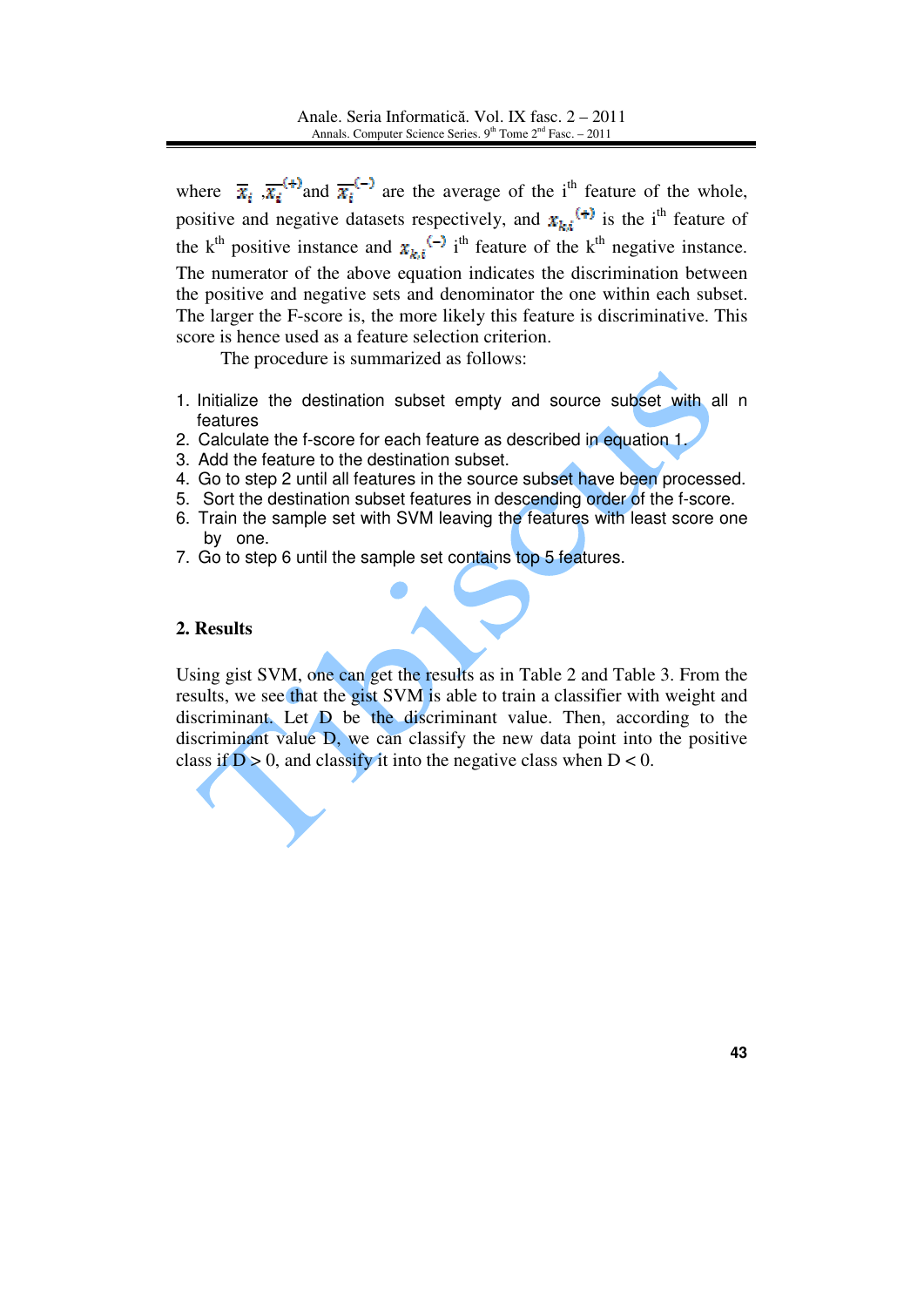Anale. Seria Informatică. Vol. IX fasc. 2 – 2011 Annals. Computer Science Series.  $9<sup>th</sup>$  Tome  $2<sup>nd</sup>$  Fasc. – 2011

| <b>Example</b> | class | weight         | train_classification | train discriminant |
|----------------|-------|----------------|----------------------|--------------------|
| 1165926        | 1     | 0              |                      | 4.226              |
| 1112209        |       | $\overline{0}$ |                      | 3.922              |
| 1116116        |       | $\overline{0}$ |                      | 3.724              |
| 1116998        |       | 0.003103       |                      | 0.9802             |
| 1113483        | 1     | 0.01813        |                      | 0.8974             |
| 1102573        |       | 0.02076        |                      | 0.8893             |
| 1133041        | $-1$  | $-0.08992$     | $-1$                 | $-0.5062$          |
| 1121919        | $-1$  | $-0.08375$     | $-1$                 | $-0.5315$          |
| 1143978        | $-1$  | $-0.04916$     | $-1$                 | $-0.7296$          |
| 1105524        | $-1$  | $-0$           | $-1$                 | $-1.2$             |
| 1116192        | $-1$  | $-0$           | $-1$                 | $-1.2$             |
| 1147044        | $-1$  | $-0$           | $-1$                 | $-1.228$           |
| 1137156        | -1    | $-0$           | $-1$                 | $-1.274$           |

**Table 2. Results for Training set** 

| Table 3. Results for Test set |                |              |  |  |
|-------------------------------|----------------|--------------|--|--|
| <b>Example</b>                | classification | discriminant |  |  |
| 1106829                       |                | 1.81912      |  |  |
| 1112209                       |                | 1.66274      |  |  |
| 1033078                       | 1              | 1.66228      |  |  |
| 1105257                       | 1              | 1.47566      |  |  |
| 1054590                       | 1              | 0.167441     |  |  |
| 1041801                       | 1              | 0.00841774   |  |  |
| 1048672                       | -1             | $-0.110634$  |  |  |
| 1072179                       | $\mathbf{=}$   | $-0.154081$  |  |  |
| 1049815                       | $-1$           | $-0.164895$  |  |  |
| 1050718                       | $-1$           | $-0.204936$  |  |  |

 $\mathbf{A}$ 

## **3. Explanation for the results**

- Example: The name provided for the sample
- Class (training results only): The class membership provided for the sample.
- Weight (training results only): The 'importance' of this example in setting the location of the decision boundary (which is the maximum margin hyper plane). Examples with non-zero weights are support vectors.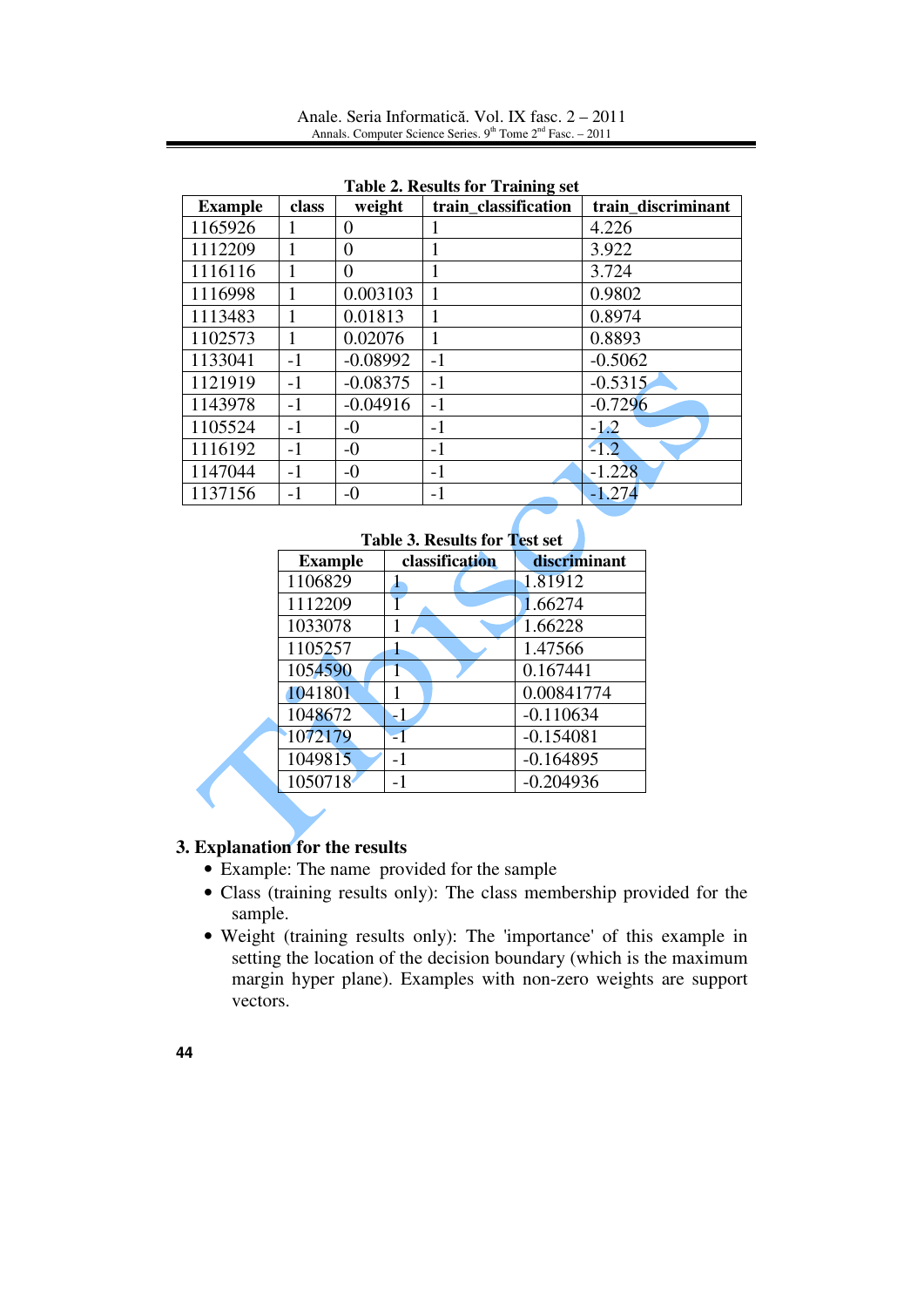- Train\_classification (training results only) or classification: The predicted class of this example, or, for training, the location of this example with respect to the decision boundary. In training, if it differs from the Class, a training error is counted.
- Train\_discriminant (training results only) or discriminant (test results): How far this example is from the decision boundary. Larger values correspond to greater 'certainty' that the sample belongs in the predicted class.

To have a better classification rate, we need to consider the size of the training set and also the selection of optimal features. In other words, we need to find the optimal size of the training set and the features. In training a SVM, the decision boundaries are determined directly from the training data so that the generalization ability is maximized. Moreover, one needs to solve a quadratic optimization problem with the number of variables equal to the number of training data. We note that determining the optimal size of the training set is important in improving the classification rate. To find the optimal size of the training set, we will try different sizes of training sets and see which one can achieve the highest classification rate. Table 4 gives the classification rate when the number of training-test partitions is 50-50, 60-40, 70-30, 80-20 and 40-60 respectively. From Table 4, one can see that the best classification rate is reached when we choose 50-50 training -test partitions.

| <b>Training-Test partitions</b> | <b>Training set accuracy</b> $(\%)$ | Test set accuracy $(\% )$ |
|---------------------------------|-------------------------------------|---------------------------|
| 50-50                           | 100                                 |                           |
| 60-40                           | 98                                  | 92.5                      |
| $70 - 30$                       | RQ                                  | 87.6                      |
| 80-20                           | 36                                  | 89.9                      |
| $40 - 60$                       | 98                                  |                           |

**Table 4. Results for the various training-test set partitions**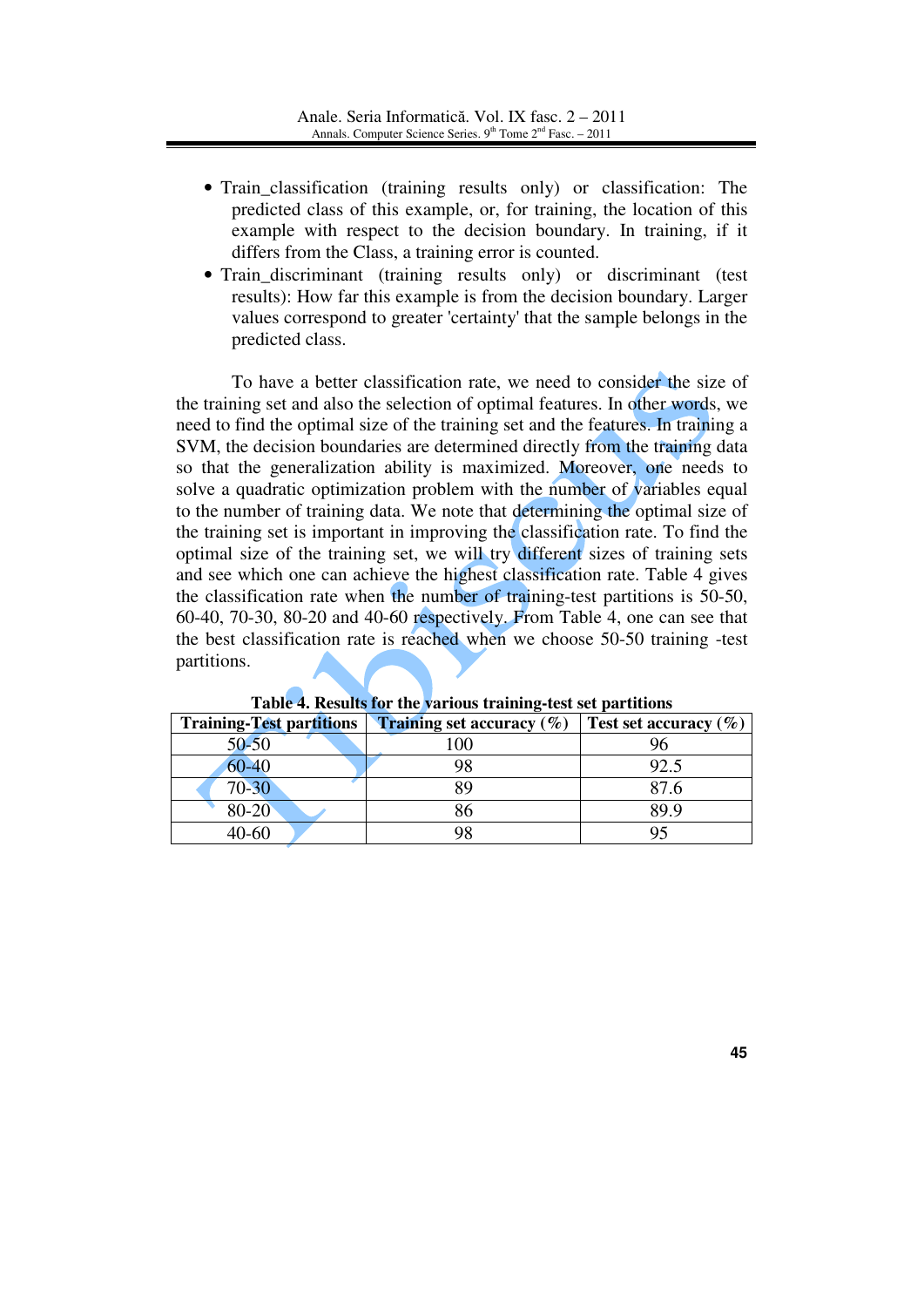

**Figure 2. Bar chart for Table 4** 

To investigate potential predictive value of these candidates, we next rank these 9 features based on their scores generated using F-score. Then we train the SVM. Here we used 4 sample sets to train SVM (Set 1 contains datasets with features 1, 2,3,4,5,6,7,9, Set 2 contains datasets with features 1,2,3,4,6,7,9, Set 3 contains datasets with features 1, 2, 3,6,7,9 and Set 4 contains datasets with features 1,  $3, 6, 7, 9$ . The results obtained are presented in Table 5. From the table, we see that the best classification rate is reached when we choose the top five features. 2,4,5,8 considered to be weak features according to the f-score. After removing those features one by one did not make much difference in the accuracy of classification of the samples.

| <b>Sample set</b> | <b>Training set accuracy</b> $(\%)$ | Testing set accuracy $(\%)$ |
|-------------------|-------------------------------------|-----------------------------|
| Set 1             |                                     | 95.9                        |
| Set 2             | 98.6                                |                             |
| Set 3             |                                     | IN 7                        |
| Set 4             |                                     |                             |

**Table 5. Classification rate for various datasets**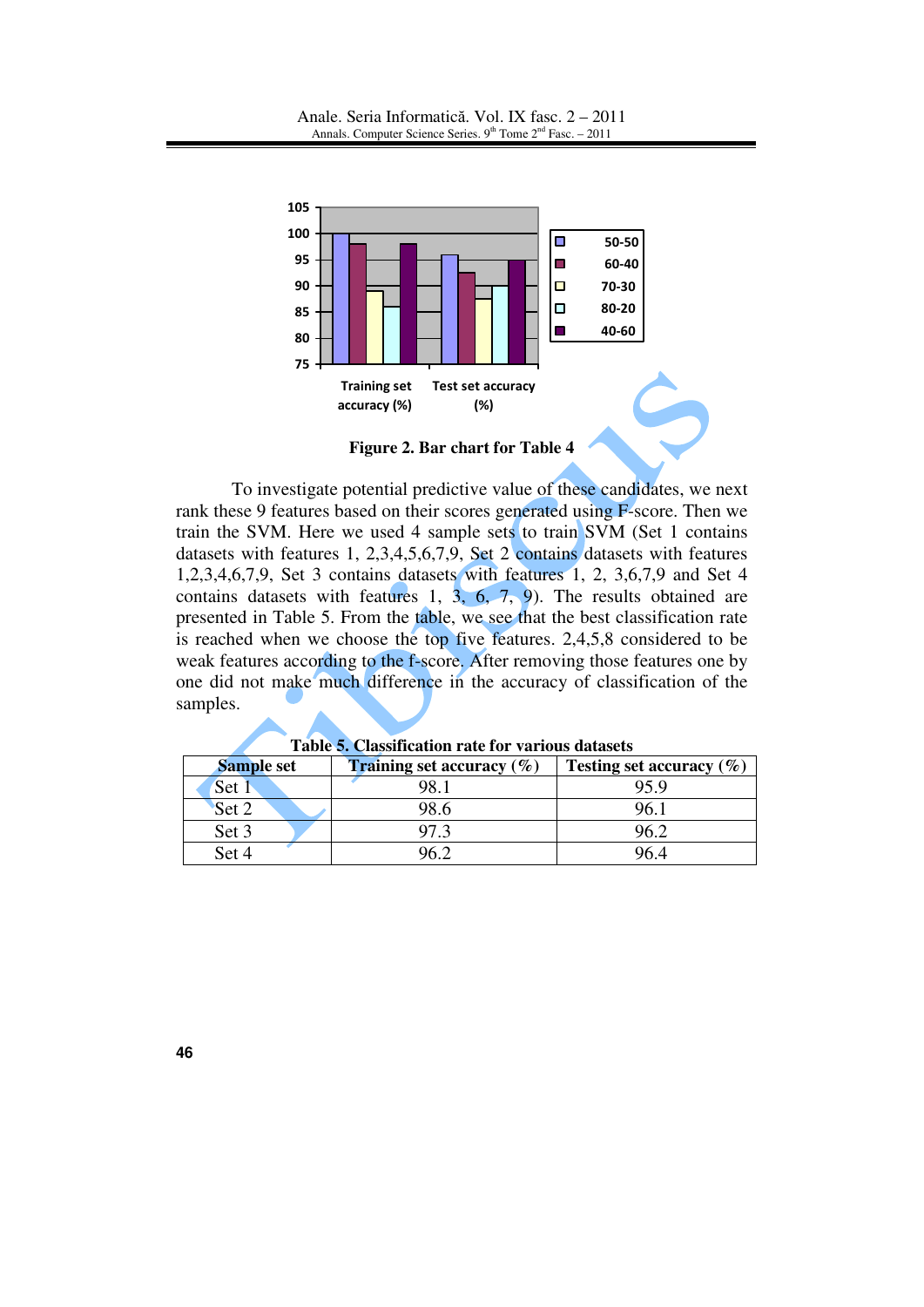

### **Conclusion**

In this study we used SVM based diagnostic model for the diagnosis of breast cancer using Wisconsin dataset. Here we trained the datasets in Gist. In this study we tried to find out the optimum size of the training test partitions and optimum number of features for the dataset using SVM and F-score combination. In future work we proposed to use various kernel functions with SVM for better accuracy and compare the studies with various machine learning tools.

## **References**

- [Aka09] **M. F. Akay** *Support vector machines combined with feature selection for breast cancer diagnosis*. Expert Systems with Applications, 2009.
- [CV95] **Corinna Cortes, V. Vapnik** *Support-Vector Networks, Machine Learning, 20, 1995*
- [Joa98] **T. Joachims** *Text categorization with support vector machine*, Proceedings of European Conference on Machine Learning (ECML), 1998.